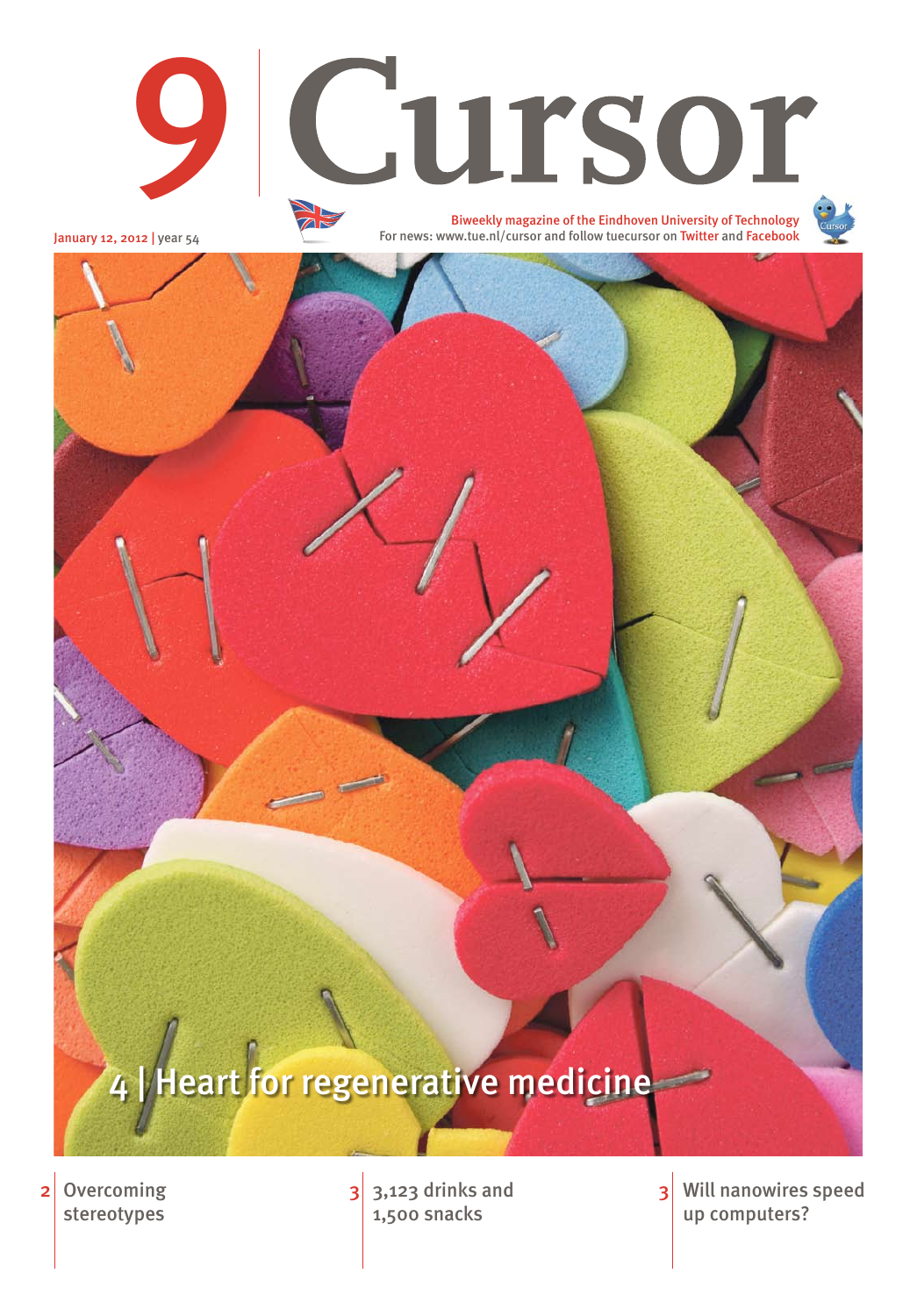### For Starters | 2

Every now and then, I return from an dawns on me I was just treated to a private lecture by an absolute expert in a fascinating field. And it's a privilege I'm paid for at that! I experienced one of those very moments just before Christmas. A day after this Cursor is published, prof.dr. Carlijn Bouten will be delivering her inaugural speech, of which she's already given me a taste. Inspired by the picture she painted of her research, I started on the job I'm really paid for, and the result can be found on page 4. Hopefully, I've managed to convey at least some of that private lecture's magic.

# Every now and then, I return from an  $\|\|$  < Rewwwind  $\mathbf R$ www.tue.nl/cursor

**Cover iStockphoto** 

# Colophon

**Editor in chief** Han Konings

**Executive editor**  Brigit Span

**Editorial staff** Judith van Gaal Esmee de Gooyer (stagiaire) **Tom Jeltes | Science** Frits van Otterdijk Norbine Schalij **Monique van de Ven**

> **Staff**  Herman Beijerinck Nicole Testerink Gerard Verhoogt

Enith Vlooswijk

**Photography**  Rien Meulman Bart van Overbeeke

**Translation** Annemarie van Limpt

> **Layout** Natasha Franc

**Affiliated with**  Hoger Onderwijs Persbureau

**Editorial board** prof.dr. C.J.H. Midden (voorzitter)

prof.dr. J.W. Niemantsverdriet mw. A.C. Stevens- van Gennin T.H.J. Reijnaerts (studentlid) A. Roestenburg Anneliese Vermeulen-Adolfs (secretaris)

**Address editorial office** TU/e, Laplace 0.35 postbus 513, 5600 MB Eindhoven tel. 040 - 2474020, e-mail: cursor@tue.nl

> **Cursor online** www.tue.nl/cursor

**Print** Janssen/Pers, Gennep

**Advertisement** Bureau Van Vliet BV tel. 023 - 5714745



**© 2012. All rights reserved. No part of this publication may be reproduced without prior consent of the editor-in-chief. The editorial staff reserves the right to alter submitted articles.**



January 10, 2012 - The serious -financial- challenges for the year to come were only shortly touched upon. In his New Year's speech in the Hoofdgebouw last Monday afternoon, January 9, TU/e's chairman of the Executive Board dr.ir. Arno Peels focused especially on the university's successful anniversary year.

Afterwards, the old and the New Year as well as the highest point of the Meta Forum were celebrated with major fireworks. Inappropriate, as some pointed out on Twitter. "Everyone's saying there's no money, but apparently firing money 'into thin air' is fine", said ID student Dennis de Klein.

December 22, 2011 - On Thursday afternoon, December 22, police found the remains of 26-year-old Youri Bicker from Breda, in the water of Breda's Markkade. The master student of

Biomedical Engineering had been missing since December 19, after having attended a party in Breda's city center. The police assumes a fatal accident. Relatives have been informed.

December 22, 2011 - TU/e will be receiving five million euro from the departments of Economic Affairs, Agriculture and Innovation (EL&I), and Education, Culture and Science (OCW). The money is meant for tailoring education and research to applications that are socially and commercially interesting. TU/e will be carrying embark on the project along with Fontys University of Applied Sciences, the Noord-Brabant Development Agency (BOM), and companies within Brainport Development NV.

# $\mathsf{C}\mathsf{Im}\hspace{0.03cm} \mathsf{n}$  House-hunting and stereotypes



#### **Major fireworks in 'trying times'**

#### **Police find remains of missing student**

#### **Government money to cash Brabant knowledge**

**Our Rewwwind feature provides you with snippets of last week's news. What happened online after the previous Cursor magazine was published?**

in order? Surely, the money that was now literally going up in smoke could

#### Was TU/e celebrating a department's bankruptcy? Surely, in a time of forced cutbacks, a more sober reception was have been used for board grants? The fireworks spectacle in light of the Meta-Forum's highest point during TU/es New Year's reception made for some 'oohs' and 'aahs', but there was definitely an occasional 'what?' as well. According to university secretary Harry Roumen, it's unnecessary to deny oneself everything 5,000-euro fireworks show - an absolute giveaway according to events manager Annelies Verschuren. TU/e had managed

TU/C Eindhoven<br>University of Technology

in times of thrift. Well, at least not a

to cut a really good deal, show-wise. Nobody bothered to comment on the event's much more substantial check

for drinks, by the way.

Last autumn I started my internship at a company in Bergen op Zoom. Since it's far from Eindhoven I decided to move closer. Surprisingly, my househunting turned into overcoming stereotypes. The first one: "Students organize parties and bother neighbors". Since Bergen op Zoom is not a student city, there's no student housing. Finding private accommodation is also problematic because most house owners suffer from the prejudice mentioned above and prefer working

people. Thus, I decided to search for a room in Roosendaal but there I faced another stereotype: "Female tenants are cleaner than male ones". I was rejected several times because I am a guy

and landlords were afraid that I would mess up their property. Since I can't become a girl I decided to move to Breda where I was invited to several 'kijkavonds'. There, I was rejected because Dutch tenants preferDutch candidates. It's not so much a stereotype but rather a cultural comfort phenomenon. It's easier to live with someone speaking the same language who can be your drinking buddy. So I decided to return to Eindhoven and use the services of the housing agency. However, applying for several agencies (except StudentEindhoven and Vestide) I faced another stereotype: "Students are not financially reliable". Many agencies rejected me or asked me to provide a working person who'd vouch for me. Since I didn't have one, and being tired, I almost gave up. Fortunately, I soon found a room with another agency, but still this story shows that even in the Netherlands there are stereotypes, even though this country is famous for its open-mindness. Nevertheless, this experience taught me that giving up is not a solution and every stereotype can be overcome by applying a certain level of persistence and patience.

*Sultan Imangaliyev, from Kazakhstan, is a student of Systems & Control, Department of Mechanical Engineering*

Being mentioned in the Guiness Book of Records is cool. In 1986, 45 students of all three Universities of Technology (supervised by our own dr.ir. Kees van Overveld) broke a record by toppling 1,250,000 domino tiles in the Stassen hall in Lisse. It's hard to imagine today, but back then, all cracks and holes in the hall's structure were sealed tight so any possible vermin could be easily killed with poison gas. Another noteworthy fact: these students spent over a month building flower fields, bridges and harbors out of domino tiles.

A slightly more environmentally-friendly and less time-consuming record was set by Eindhoven students on August 26, 2011. On that day, 1,274 students planked on the seats of the Philips soccer stadium. On January 4, the certificate granting a mention in the record book certificate finally reached STU, by the way. (NS)

#### **Record 2011 versus 1986**





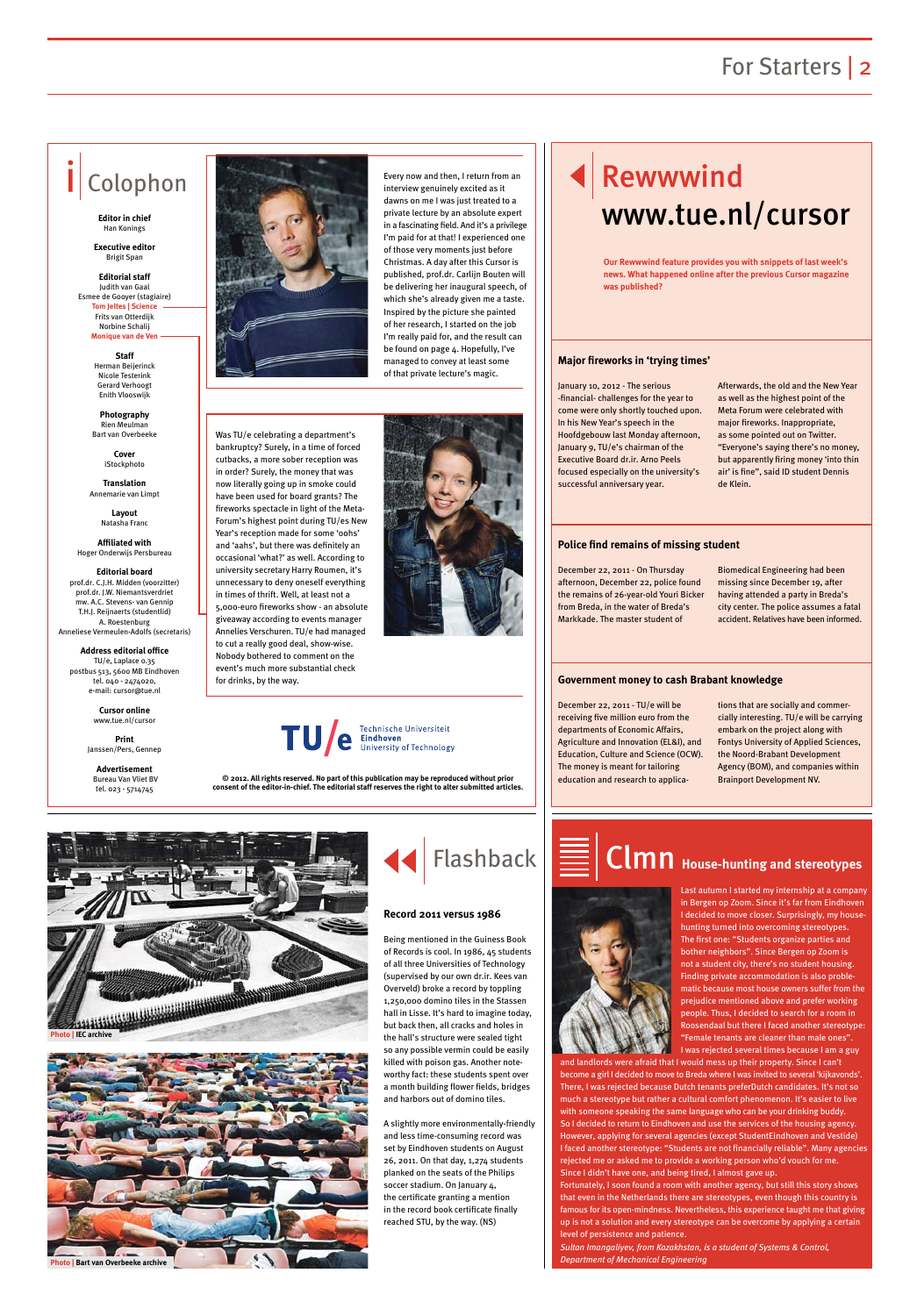### 3 For Starters January 12, 2012

 $\mathsf{X}$  Vox Academici

## TU/e starts off 2012 with major fireworks



TU/e New Year's reception at the Hoofdgebouw on Monday, January 9, saw approximately **450 guests. Together they** consumed **3,123 drinks**, **1,750** of which were **beers**, and enjoyed **1,500 snacks**.

After the speech, **100 kilograms** of fireworks including **244** '**mines**' and **48** '**flowerbeds**' were set off to celebrate the highest point of the Meta Forum building. The show, which was entirely computerized and lasted **5,13 minutes**, cost TU/e **5,000** euro.

During his speech, chairman of the Board Arno Peels showed a PowerPoint presentation counting **126** slides (mostly pictures) to support his retrospective of the past

luster year.

### Will the latest nanowires speed up computers?

**Over the past years, More's Law has been heavily debated. The idea that the number of transistors that can be placed on a computer chip doubles every two years due to technological advances, is now openly questioned. Miniaturizing the system is limited by physical restrictions related to the material transitions (interfaces) and quantum effects in the device. Yet last week, an Australian research group published her latest atomic nanowires in Science. It turns out that on these naowires there are no apparent quantum and interface effects, so the signal is transmitted perfectly. What's so special about these wires, and are they really that promising for chip technology?**

"It's true we want everything to be as tiny as possible", says Paul Koenraad, professor of Photonics and Semiconductor Nanophysics at the Department of Applied Physics. "And by now, we've reached a level of research at which a

single consciously-applied impurity atom, also called doting atom, can make a major difference. Impurity sounds negative, but it can be compared to adding salt and pepper to your soup. They're the seasoning. Impurity atoms we add to silicon for example, such as phosphorus atoms, make for better conduction. The ultimate dream is to create a transistor with a single phosphorus atom - it doesn't get smaller than that. Of course, a transistor like that will also need tiny wiring, and that's exactly what the Australian researchers have successfully developed."

"We're talking wires measuring one by four atoms in diameter, they're unbelievably small. It's quite impressive for people to be able to make them, but what's truly wonderful about this particular study, is that these nanowires still behave according to Ohm's law. For those who've forgotten about Ohm: the current through a conductor between two points is directly proportional to the potential difference across the two points. It was expected that on an atomic level, quantum effects originating from moving electrons would influence the current intensity. It didn't happen, which is exceptionally good news: surprisingly, the nanowire works just as well as a standard brass wire."

"In our group, we make a different kind of nanowire - slightly thicker at 20nm and have proven that when doting atoms are too close to the interface, conduction isn't as good. The Australians have a great technique to prevent just that, and can even apply doting atoms at locations that have been previously determined. In short, they cover a layer of silicon with hydrogen atoms, remove them from a certain spot using a scanning-tunneling microscope and coat the new pathway with phosphoric atoms. It's deliberate local 'pollution' that perfectly fits the new field of solotronics, as I recently

postulated in an review article in Nature Materials. After all, to create nanotransistors, we'll have to work with a very specific box of tricks."

"It's taken some ten years to create these nanowire circuits and there's still room for improvement. And what's great: a PhD candidate from our group will be leaving for Australia to work as

a postdoc with the group there. In the short run, I don't see any widespread uses. Rather, these nanowires may be used in future quantum computers that can calculate extremely complex problems. And we probably won't be needing many of those. For faster home computers we still have to rely on ASML for now." (NT)

Prof.dr. Paul Koenraad, professor of Photonics and Semiconductor Nanophysics